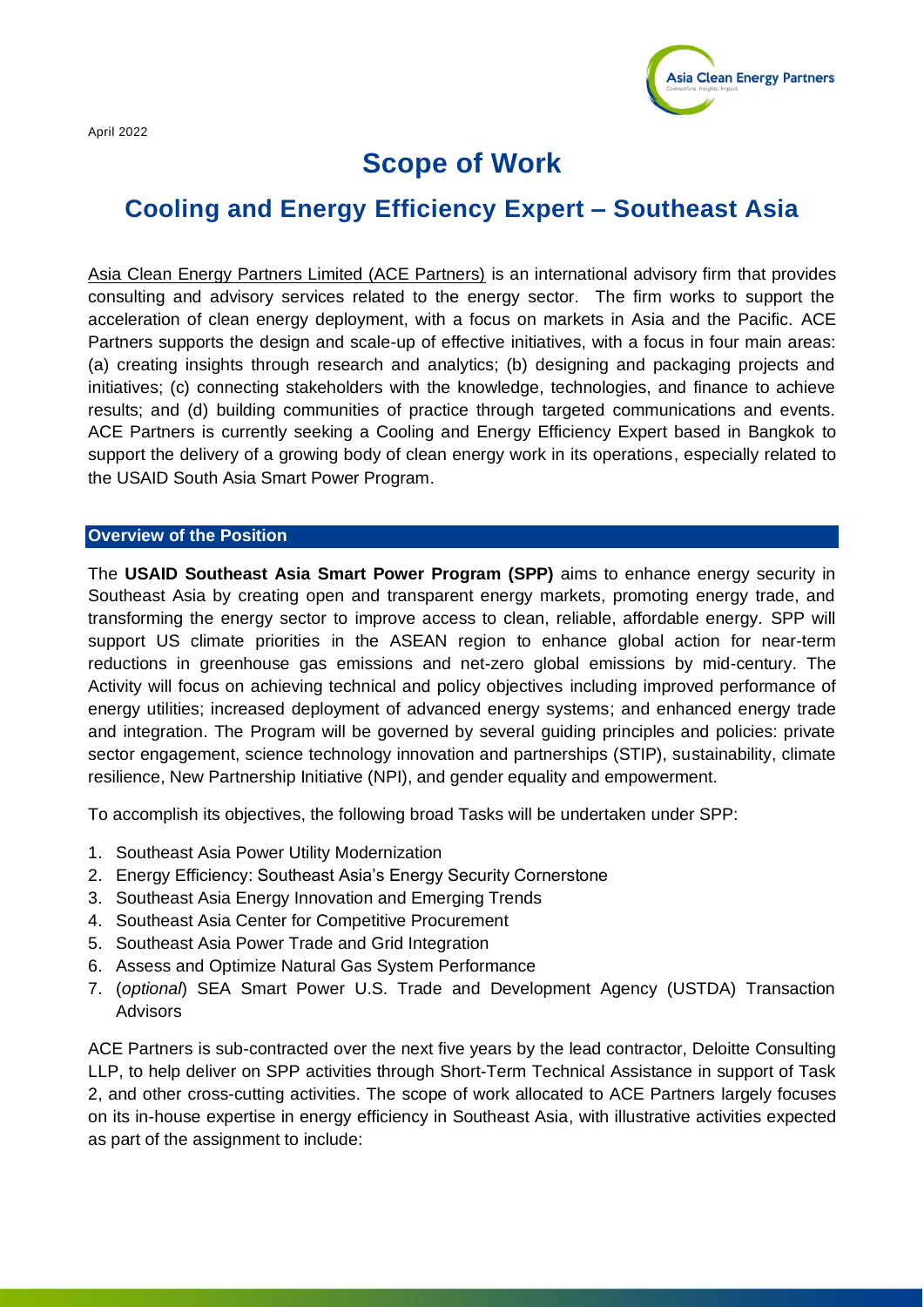- delivery of technical assistance around energy efficiency and efficient cooling
- development of standards and labelling throughout the region
- bulk technology purchases
- energy efficiency financing
- development of ESCOs, among others
- regional network development
- support to Secretariat functions of the Deloitte project team
- development of strategic communications strategies and materials
- complex stakeholder engagement, including development and management of networks, platforms, and outreach activities at a national or regional level, that build awareness of, support for, and ultimately action on SPP-related initiatives.

*Accordingly, ACE Partners now seeks a full time Cooling and Energy Efficiency Expert to support this program of work, based in Bangkok. This position is open only to Thai nationals and/or ASEAN nationals with the right to live and work in Thailand.*

## **Scope of Work and Detailed Tasks**

The main tasks of the Cooling and Energy Efficiency Expert will include but not be limited to the following:

#### **Research and Technical Analysis**

- a. As an integral part of Deloitte's SPP Task 2 team, the Expert will reach out to and develop connections with relevant stakeholders and clients to understand their specific needs, with the aim to design insightful clean energy research and knowledge products.
- b. Carry out research and analysis covering energy efficiency and cooling technologies, policies, financing initiatives, and institutional mechanisms, with the aim to feed into findings and recommended program activities, provide understanding and insight for clients, and to build our knowledge base on EE and cooling in Southeast Asia.
- c. Conduct research, analysis and writing to support preparation of research briefs, documents, and reports prepared for clients or for public distribution.

## **Communications and Partnerships**

- a. Carry out data and market research as well as outreach activities to support hosting of industry and practitioner workshops, consultations, liaison with governments, and building of partnerships with, companies and organizations working on clean energy issues in Asia and to related stakeholders active on energy efficiency and cooling issues.
- b. Update program communications, including project websites, social media posts, press releases, blogs, news items, emails, and other electronic communications.

**Asia Clean Energy Partners Registered Office:**  No. 5, 17/F, Strand 50 50 Bonham Strand Sheung Wan, Hong Kong